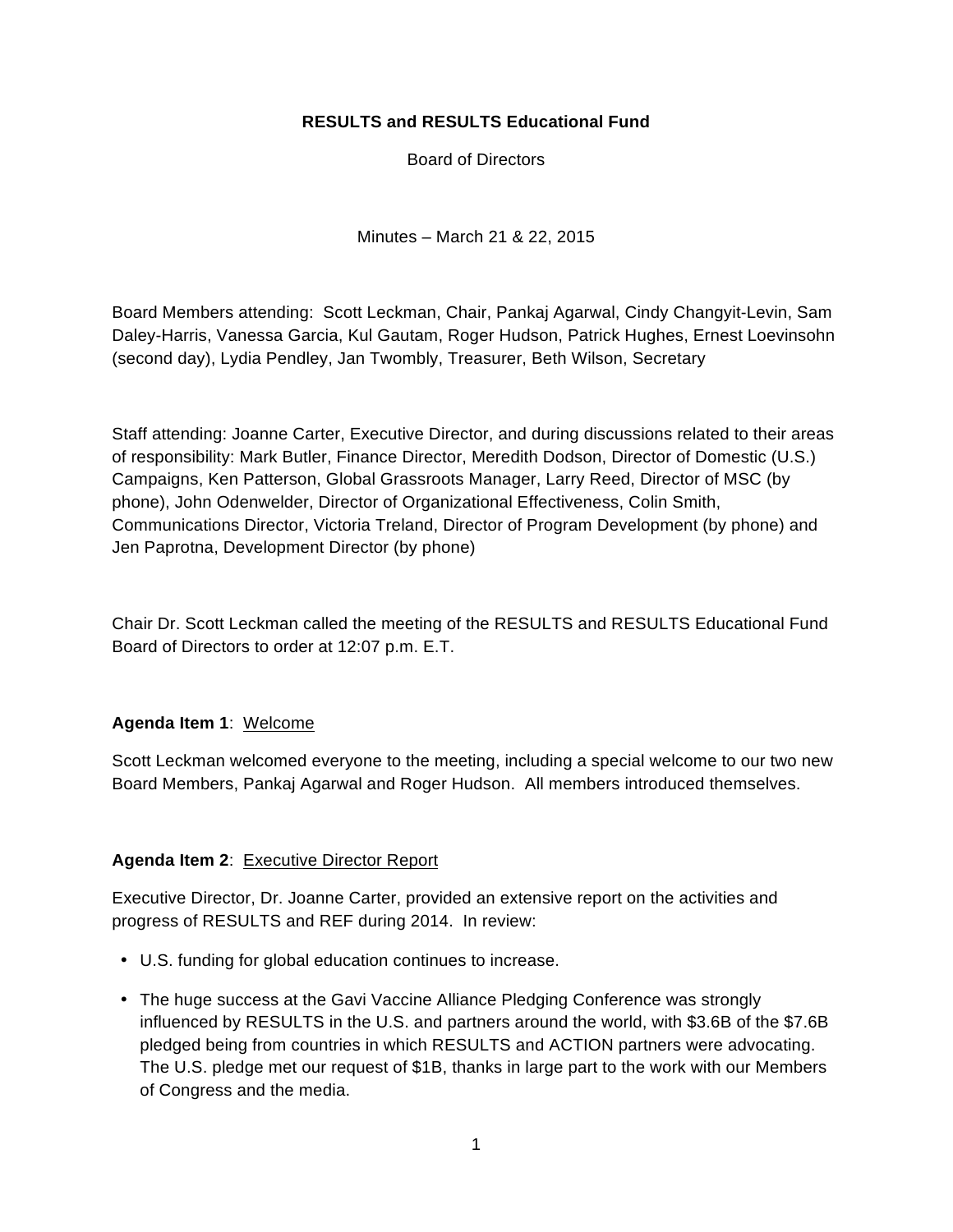- Our Domestic work continues on the Financial Security Credit, Earned Income Tax Credit (EITC), Child Care Tax Credit (CCTC) and Supplemental Nutrition Assistance Program (SNAP).
- ACTION is working with partners in 10 countries on five continents.
- Our grassroots efforts are increasing.
- Real Change is very successful and is a promising way to create more diversity and young people's engagement in RESULTS's work.

## **Agenda Item 3**: Global and Domestic Campaigns and MCS

Larry Reed presented (by phone) an update on the Microcredit Campaign Summit.

- The next Summit will be held between October 2015 March 2016.
- Conditional Cash Transfer is emerging as an effective social protection and poverty reduction strategy, especially when the funds transferred go into recipients' savings accounts.

John Fawcett reported on the 2015 Global Campaigns.

- RESULTS is developing and will be working to introduce and advance authorization legislation to increase the impact of U.S. foreign assistance for maternal child health (MCH) through greater focus, transparency and coordination. The purpose is to enshrine effective and accountable U.S.AID MCH work in Congressional legislation rather than leaving it up to the discretion of each administration.
- We will also be engaging in advocacy regarding nutrition programs, education, the Sustainable Development Goals and extending global capacity from early childhood education to secondary education, and the Global Fund.

Meredith Dodson reported on our Domestic work.

- RESULTS currently has thirty-five domestic chapters.
- We are continuing our 2014 campaigns on EITC, CCTC and SNAP into 2015.

Ken Patterson and Meredith Dodson reported on our expansion efforts as laid out in the strategic plan.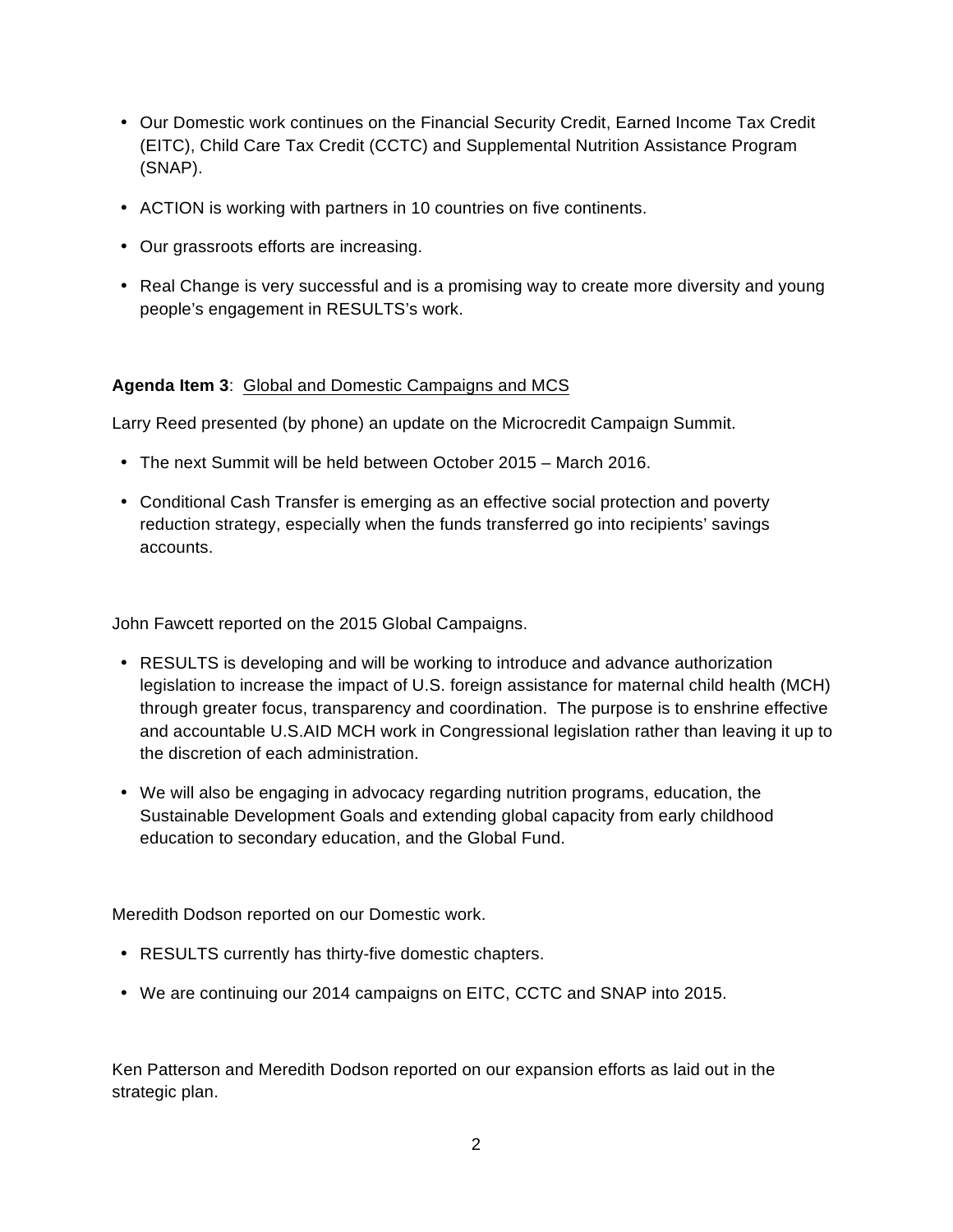- We will meet our global expansion goals by 2016 and almost meet our domestic goals by that date.
- The Real Change program is our best expansion strategy.

## **Agenda Item 4:** Strategic Plan

John Odenwelder reported on the 2016 – 2018 strategic planning process that is being planned and implemented.

## **Agenda Item 5:** Proposed change(s) in Board Guidebook

To bring the Board Guidebook current, the following actions were taken:

Beth Wilson, Chair of the Board Development Committee, moved and Sam Daley-Harris seconded the follow: The last paragraph of section 3.8.1 regarding the functions of the Board Development Committee be revised to read as follows, "Under the overall guidance of the Executive Committee, the Board Development Committee is responsible for working with the Executive Committee to ensure that a succession plan for the Board chairperson is in place and is operationalized as appropriate." Motion passed.

Roger Hudson, Chair of the Fundraising Committee, moved that the following text be adopted to describe the role and responsibility of the Fundraising Committee. Scott Leckman seconded the motion.

"**3.8.8 Fundraising Committee Purpose**: The Fundraising Committee is charged with contributing to the financial solvency of RESULTS Educational Fund and RESULTS, hereinafter referred to collectively as RESULTS, by: sustaining and increasing the level of charitable contributions to the organization(s) through a variety of means, including: personal donations; personal recruitment and cultivation of existing and new major donors; recruitment of potential additional Fundraising Committee members with appropriate resources and contacts; and coordination with staff and other Board members on those and related activities. The Fundraising Committee may also make recommendations to the Board on development and implementation of additional fundraising strategies, and enhancement of existing strategies and their execution.

**Membership**: The Committee should include non-Board members who are major donors and who are interested in helping recruit others to become major donors.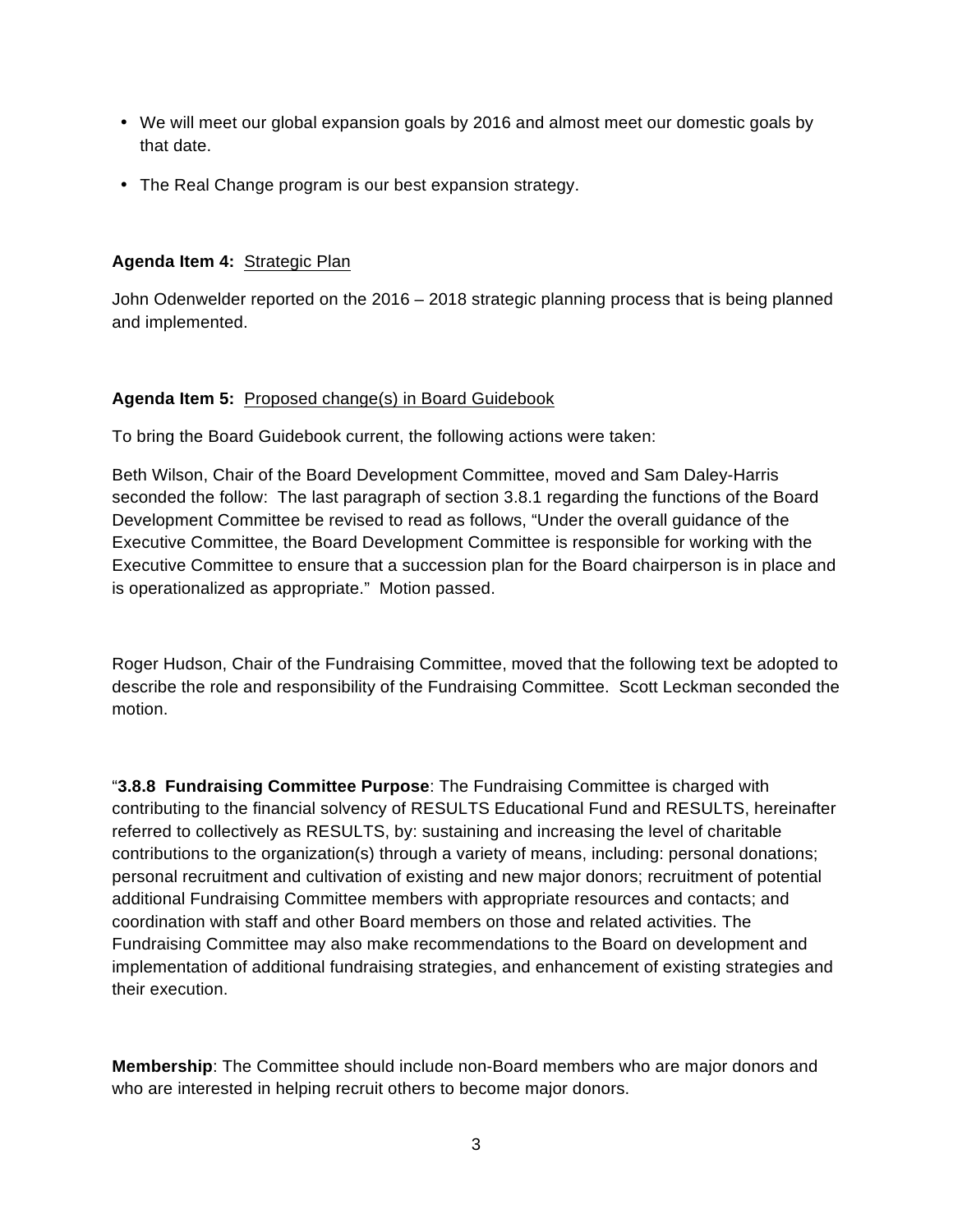**Authority and Scope of Activities**: The Board grants the Committee, and its individual members, the authority and direction to engage in the following activities:

- 1. To maximize their own personal financial contributions to RESULTS;
- 2. To identify, recruit, and cultivate other potential major donors, individual and organizational, from their own circles of acquaintance and beyond;
- 3. To identify, recruit, and recommend major donors and others for appointment to the Fundraising Committee;
- 4. To engage in personal networking towards the end of identifying additional potential major donors, educating them, and obtaining their financial support for RESULTS;
- 5. To propose, organize, and assist with preparation of events or meetings by which to deepen relationships with and secure the financial support of identified major donors;
- 6. To inform themselves regarding other existing RESULTS fundraising activities, including group events, partner friends and family campaigns, legacy giving, major grant applications, and the like, and to make recommendations for the expansion or enhancement of such existing strategies, as well as to study, evaluate, and recommend other fundraising strategies which might be utilized, consistent with Board, staff, and partner capacities and available resources;
- 7. Such other duties as may be assigned."

Sam Daley-Harris moved and Lydia Pendley seconded the following amendment to the motion: Change wording in the second line from "financial solvency" to "financial health". The motion passed.

Pankaj Agarwal moved and Cindy Changyit-Levin seconded the following amendment to the motion: add to the following line in the first paragraph "including: personal donations; personal recruitment and cultivation of existing and new major donors" the word "upgrading" so that the entire phrase reads "including: personal donations; personal recruitment, cultivation and upgrading of existing and new major donors". The motion passed.

The original motion passed as amended.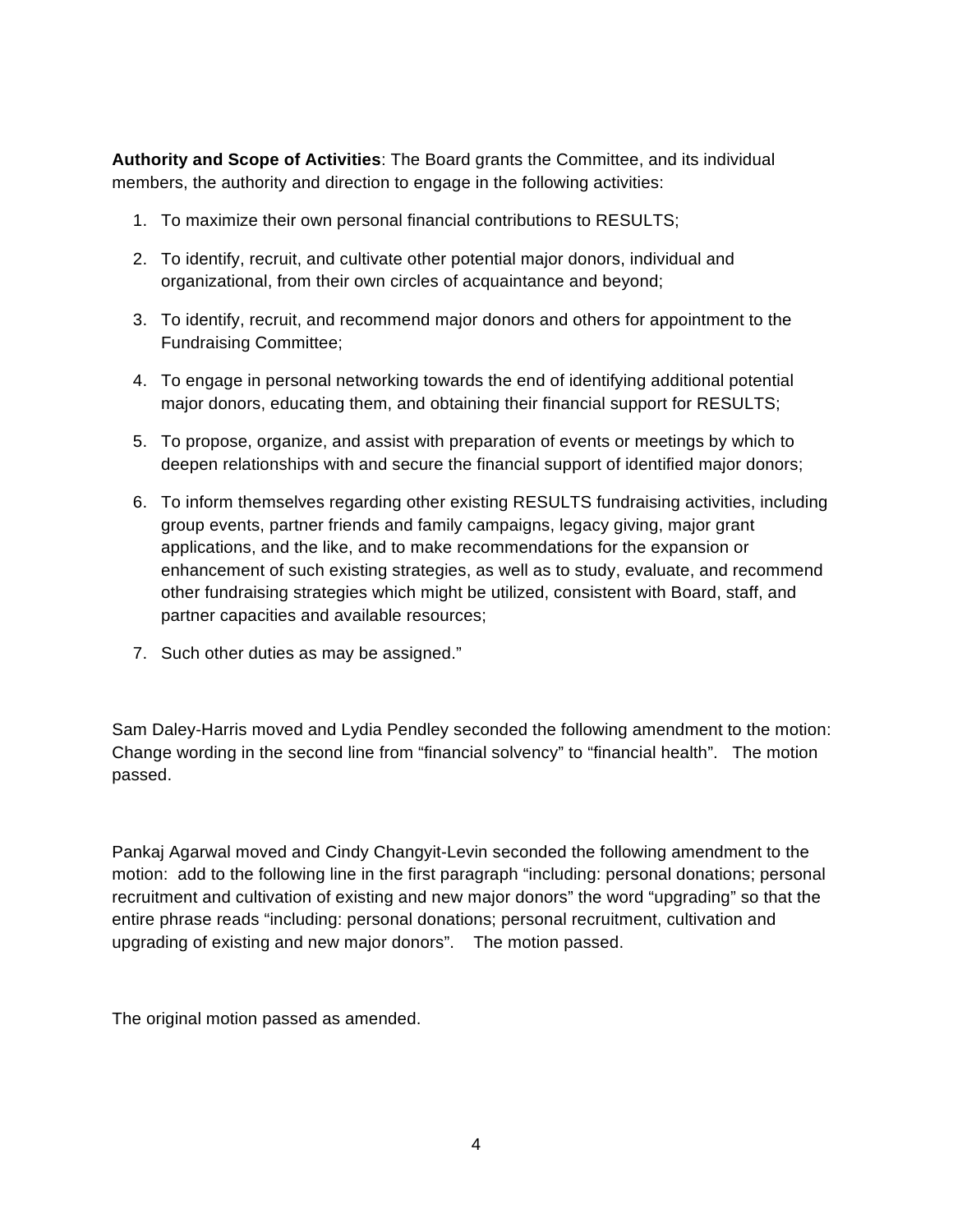Kul Gautam moved and Sam Daley-Harris seconded a motion that all references to "he" in the entire document be changed to "he/she". The motion passed.

## **Agenda Item 6:** Approval of Officers and Committee Assignments

The slate of members for Board Officers were:

Dr. Scott Leckman – Chair

Jan Twombly – Treasurer

Beth Wilson – Secretary

Roger Hudson moved and Vanessa Garcia seconded election of the slate. The motion passed.

Scott Leckman provided his appointments to Board committees for 2015. Lydia Pendley moved and Vanessa Garcia seconded that they be accepted by the Board. The motion passed.

# **Agenda Item 7:** Reelection of Board Members

Beth Wilson moved and Vanessa Garcia seconded that each of the following Board Members be reelected for another term: Kul Gautam, Patrick Hughes, Ernest Loevinsohn and Muhammad Yunus. The motion passed.

# **Agenda Item 8:** Board Development Committee Report

Beth Wilson, Chair of the Board Development Committee (BDC), reported that the BDC has prepared a Board meeting self-assessment survey form for Board Members to complete following each Board meeting. It was distributed in paper and digital form to Board members on the second day of the meeting.

Beth also reported that following a close review of the BDC section of the Board Guidebook, she has prepared a workplan for the BDC which will be revised and used to guide the work of the BDC for the next several years.

### **Agenda Item 9:** Development Report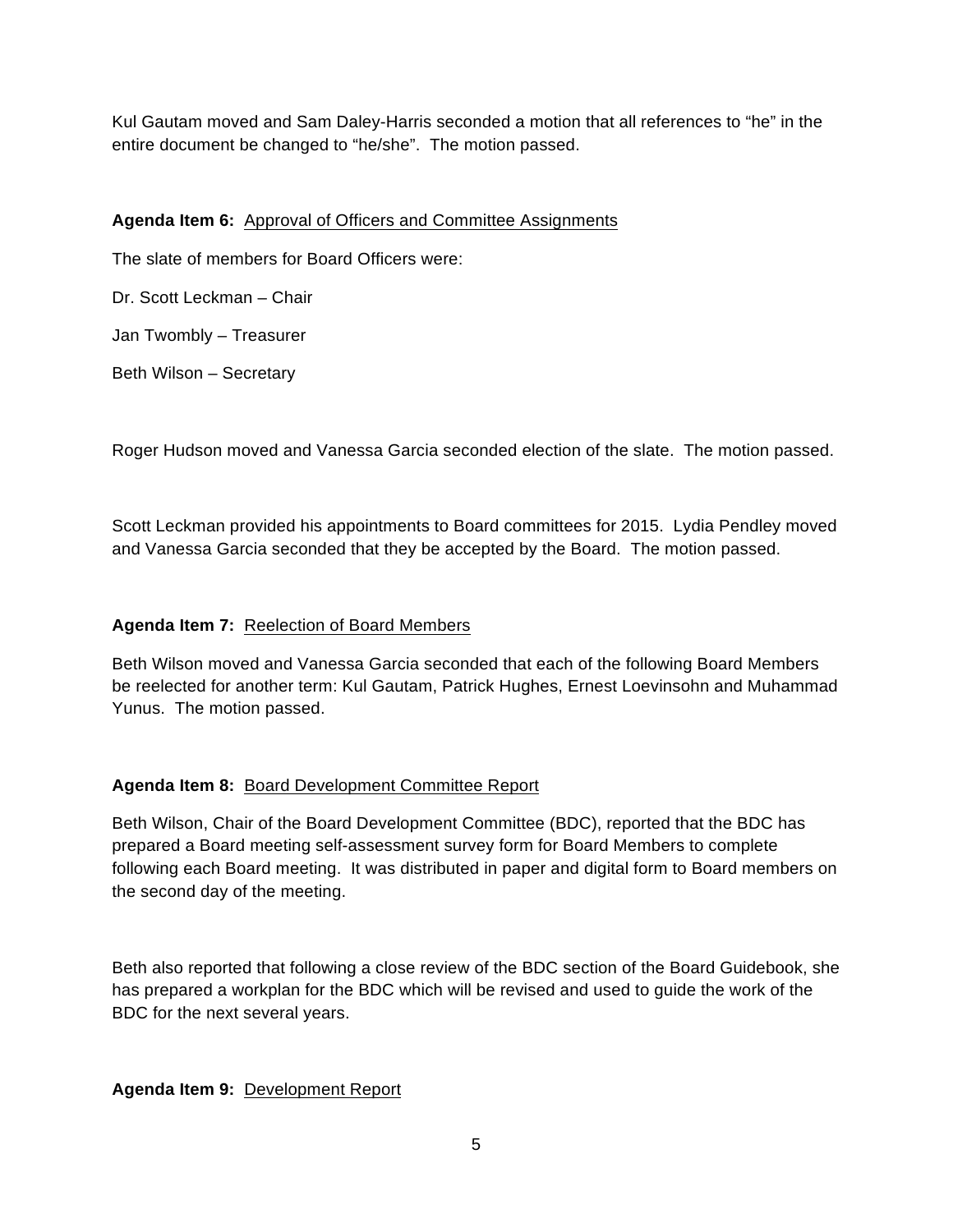Victoria Treland joined us by phone regarding our financial resource development.

The meeting was adjourned at 6:00 p.m. and reconvened on Sunday, March 22 at 10:10 a.m.

# **Agenda Item 10:** Marketing Committee

Pankaj Agarwal, Chair of the Marketing Committee (MC), reported that the MC is considering three objectives:

- 1. Acquire, obtain and upgrade the participation of stakeholders;
- 2. Hold staff accountable; and
- 3. Connect marketing staff with external expertise.

Colin Smith, Communications Director, reported on the work with Leagas/Delaney (L/D), the marketing consulting firm with which RESULTS has contracted.

# **Agenda Item 11:** Finance, Audit & Compensation Committee

Jan Twombly, Chair of the Finance, Audit & Compensation Committee, reported that we had a very good year in 2014. The Finance Committee reviews the financial performance of RESULTS quarterly and organized the audit. The 2013 audit was very good. The 2014 audit is scheduled for May 2015. The financial management of the organization is very strong and becoming even stronger.

### **Agenda Item 12:** Issues Committee

Ernie Loevinsohn, Chair of the Issues Committee, led a discussion regarding the issues that RESULTS could be addressing in the coming years. All confirmed that the work of the Issues Committee should inform the strategic planning process.

### **Agenda Item 13:** Bylaws Committee

Lydia Pendley, Chair of the Bylaws Committee, reminded us that the Bylaws for RESULTS were adopted at the last Board Meeting in June 2014. The Bylaw revisions for RESULTS Educational Fund are not ready to adopt. They will be presented at the next Board meeting in July 2015.